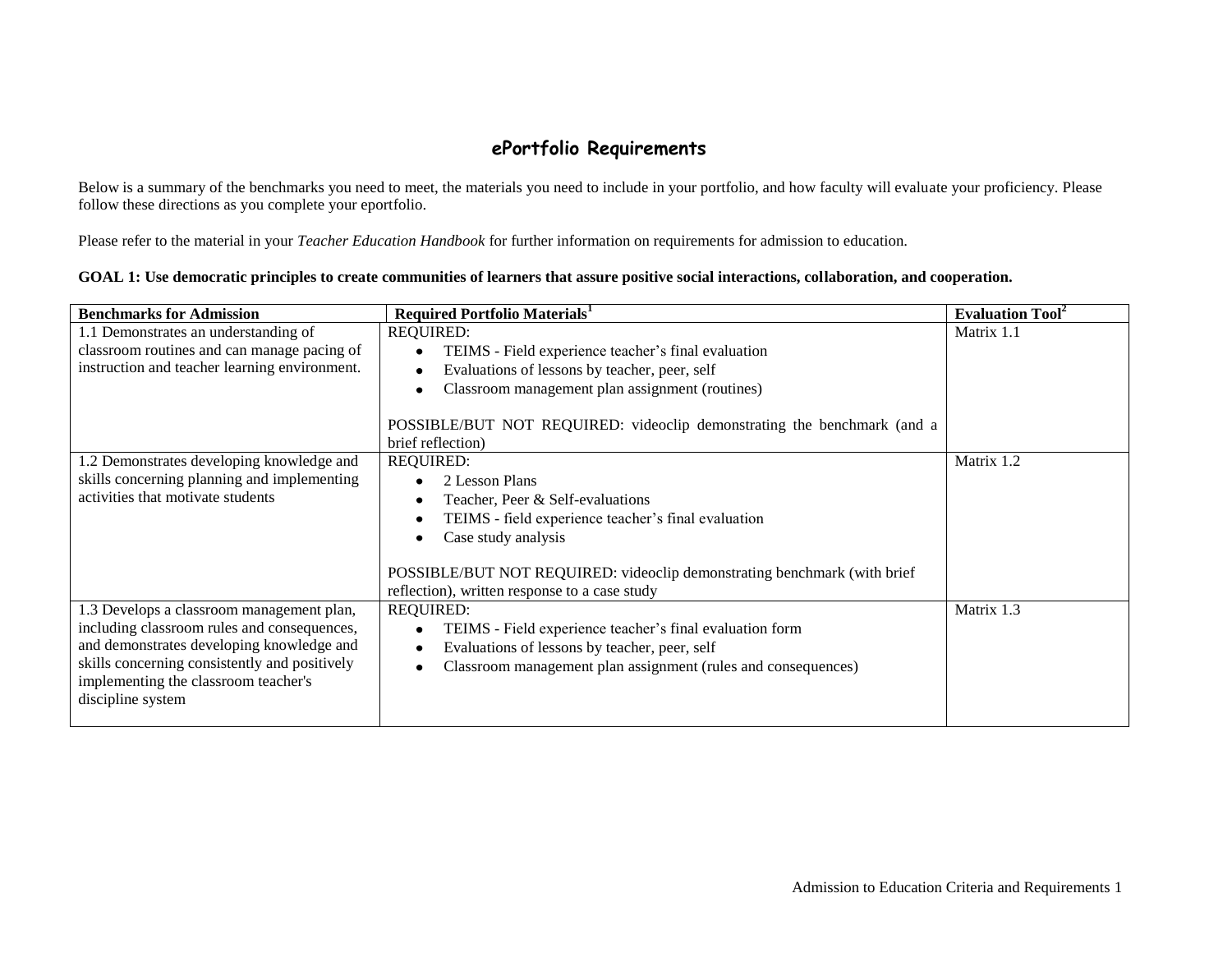## **GOAL 2**: **Creates learning experiences that make content knowledge accessible, exciting, and meaningful for all students.**

| <b>Benchmarks for Admission</b>              | <b>Required Portfolio Materials</b>                                                                 | <b>Evaluation Tool</b> <sup>2</sup> |
|----------------------------------------------|-----------------------------------------------------------------------------------------------------|-------------------------------------|
| 2.9 Utilizes the Colorado Standards in       | <b>REQUIRED:</b>                                                                                    | Matrix 2.9                          |
| planning and aligning instruction, including | 2 Lesson plans                                                                                      |                                     |
| writing of lesson plan objectives in content |                                                                                                     |                                     |
| areas based on standards and benchmarks.     |                                                                                                     |                                     |
| 2.11 Student is developing knowledge         | <b>REQUIRED:</b>                                                                                    | Matrix 2.11                         |
| appropriate for a beginning teacher in the   | Paper Portfolio - Transcripts from all institutions attended (Overall GPA,                          |                                     |
| following areas:                             | completion of General Education)                                                                    |                                     |
|                                              | Paper Portfolio/TEIMS - Faculty recommendations<br>$\bullet$                                        |                                     |
| a. General knowledge                         | TEIMS - Scores on norm-referenced test (MAPP*)<br>$\bullet$                                         |                                     |
| b. Mathematics                               | <b>REQUIRED:</b>                                                                                    | Matrix 2.11                         |
|                                              | Paper Portfolio - Transcript verifying completion of required course in mathematics<br>٠<br>and GPA |                                     |
|                                              | TEIMS - Scores on MAPP                                                                              |                                     |
| c. Literacy                                  | <b>REQUIRED:</b>                                                                                    | Matrix 2.11                         |
|                                              | Writing:                                                                                            |                                     |
|                                              | Paper Portfolio - Transcript verifying completion of ENG 101 & 102 or equivalents<br>and GPA        |                                     |
|                                              | Paper Portfolio /TEIMS - 3 faculty recommendations<br>٠                                             |                                     |
|                                              | TEIMS - Field Experience teacher final evaluation<br>$\bullet$                                      |                                     |
|                                              | Writing sample: philosophy of education or research paper (not lesson plans)<br>٠                   |                                     |
|                                              |                                                                                                     |                                     |
|                                              | NOTE: faculty will also review all writing in the portfolio to evaluate this benchmark              |                                     |
|                                              | Critical Reading:                                                                                   |                                     |
|                                              | TEIMS - Scores on MAPP                                                                              |                                     |
|                                              |                                                                                                     |                                     |
|                                              | Speaking:                                                                                           |                                     |
|                                              | Paper Portfolio - Transcript verifying completion of SPCOM 103 or equivalent Or<br>$\bullet$        |                                     |
|                                              | form specifying passing of oral proficiency                                                         |                                     |
|                                              | Paper Portfolio/TEIMS - 3 faculty recommendations<br>٠                                              |                                     |
|                                              | TEIMS - Field Experience Teacher final recommendation<br>$\bullet$                                  |                                     |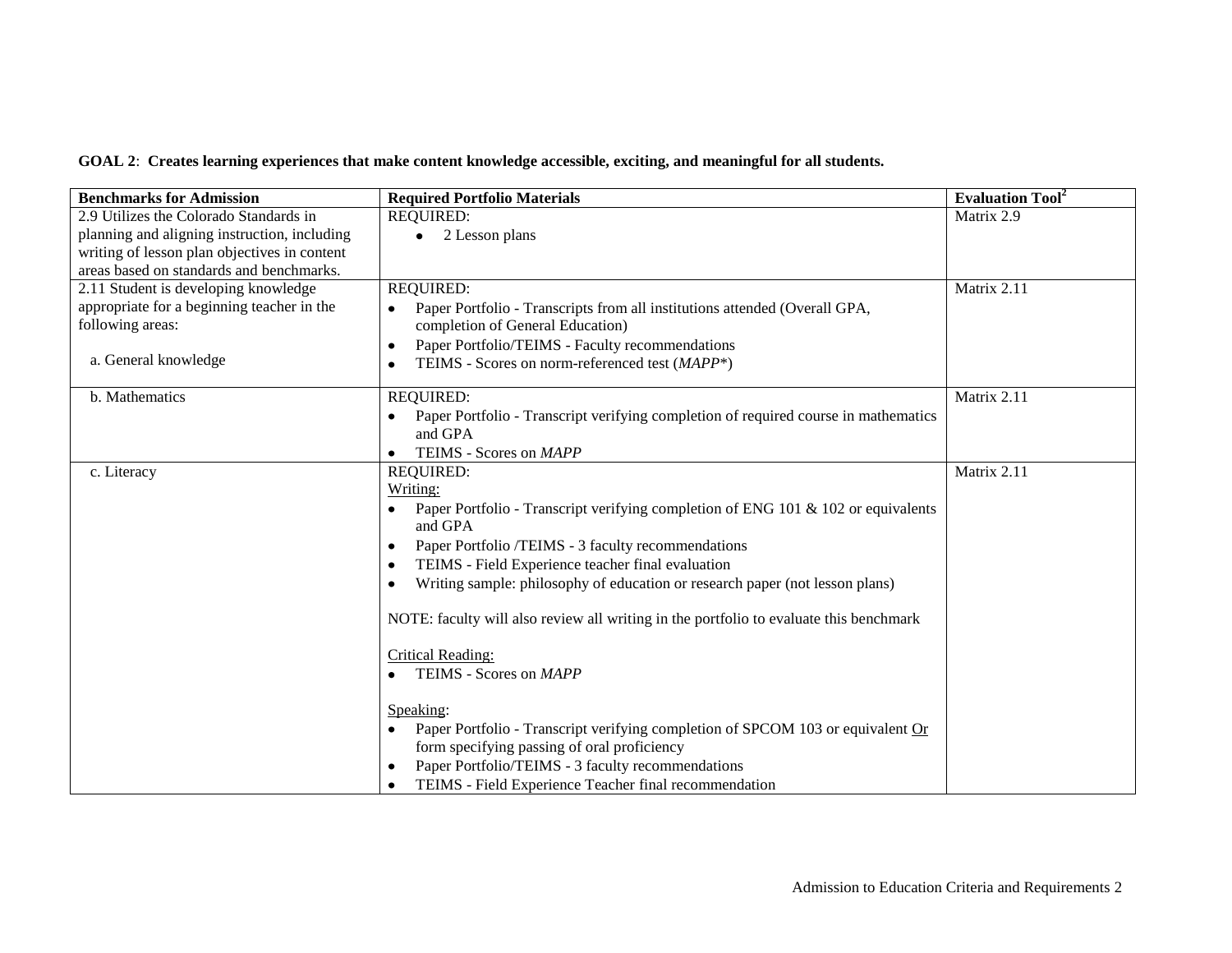| d. Content areas of    | REOUIRED:                                                                           | Matrix 2.11 |
|------------------------|-------------------------------------------------------------------------------------|-------------|
| responsibility (major) | Paper Portfolio - Transcripts from all institutions attended (GPA in courses in the |             |
|                        | major, completion of courses)                                                       |             |
|                        | Paper Portfolio/TEIMS - Recommendation of faculty in major area                     |             |

## **GOAL 3: Creates a learning community in which individual differences are respected, appreciated, and celebrated.**

| <b>Benchmarks for Admission</b>                             | <b>Required Portfolio Materials</b>          |            |
|-------------------------------------------------------------|----------------------------------------------|------------|
| 3.3 Treats all students in an equitable and fair manner, as | REOUIRED:                                    | Matrix 3.3 |
| reported by self and others, and can investigate own        | TEIMS - Field experience final evaluation    |            |
| personal biases that may limit educational equity for all   | Lesson evaluations by self, teacher, or peer |            |
| children and suggests strategies to address them            |                                              |            |

## **GOAL 4: Ensures, through the use of standards and informal and formal assessment activities, the continuous development of all learners**

| <b>Benchmarks for Admission</b>                         | <b>Required Portfolio Materials</b> | <b>Evaluation Tool</b> |
|---------------------------------------------------------|-------------------------------------|------------------------|
| 4.1 Develops assessments for lesson plans in which the  | REOUIRED:                           | Matrix 4.1             |
| assessment matches the planned objective and is a valid | 2 lesson plans                      |                        |
| assessment of student learning                          |                                     |                        |
| 4.2 Develops rubrics to evaluate student learning       | <b>REQUIRED:</b>                    | Matrix 4.2             |
|                                                         | Rubric                              |                        |
|                                                         |                                     |                        |

**GOAL 5**: Constructs and uses pedagogy to maximize the intellectual, social, physical, and moral development of all students.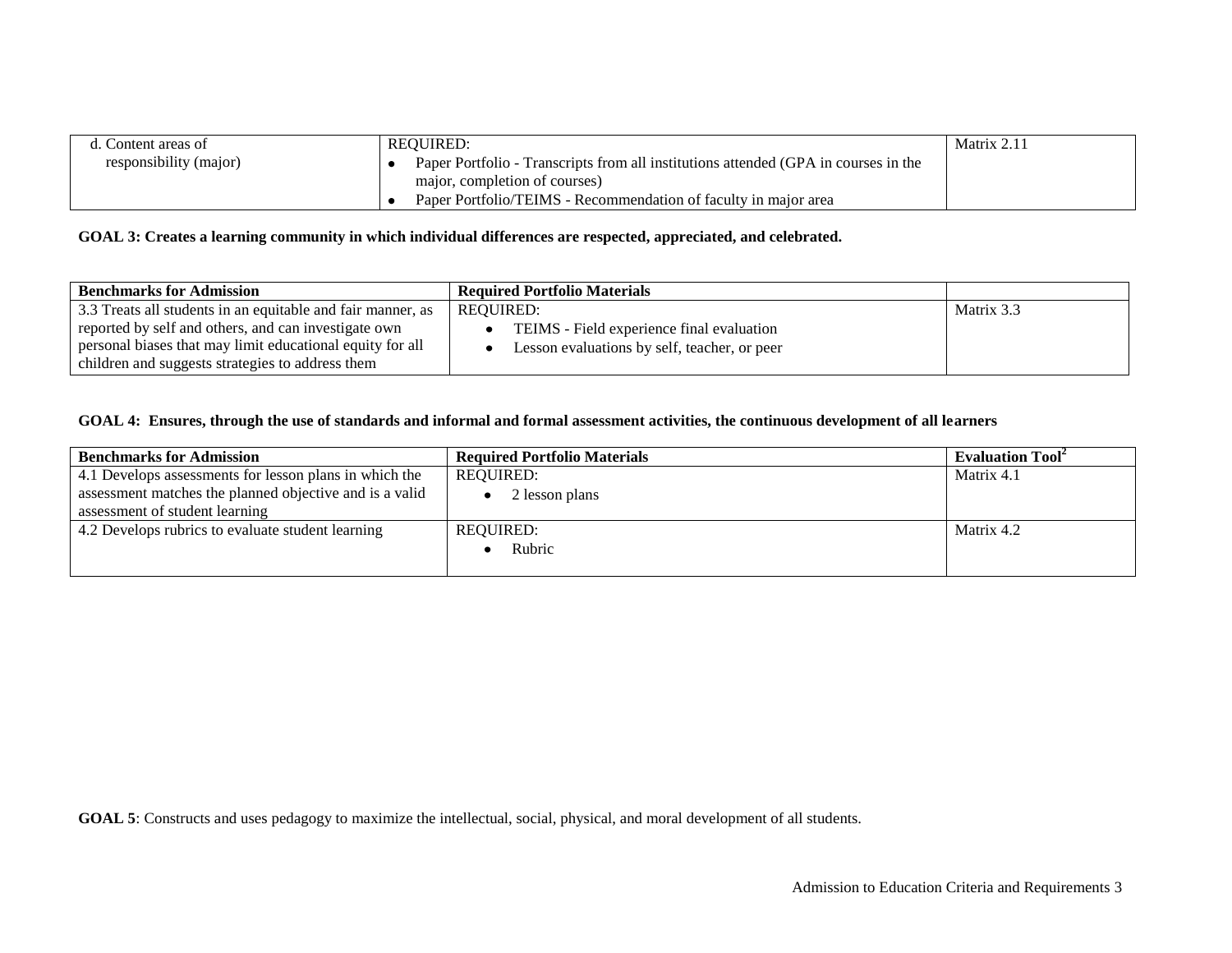| <b>Benchmarks for Admission</b>                                     | <b>Required Portfolio Materials</b>                                                    | <b>Evaluation Tool</b> <sup>2</sup> |
|---------------------------------------------------------------------|----------------------------------------------------------------------------------------|-------------------------------------|
| 5.1 Demonstrates developing knowledge and skills                    | <b>REQUIRED:</b>                                                                       | Matrix 5.1                          |
| concerning planning and implementing activities that                | 2 lesson plans<br>$\bullet$                                                            |                                     |
| incorporate utilizing students' prior knowledge and                 | TEIMS - Field experience teacher final recommendation<br>$\bullet$                     |                                     |
| encouraging active learning                                         | Teacher, Peer, Self evaluations of lessons<br>$\bullet$                                |                                     |
|                                                                     | POSSIBLE/BUT NOT REQUIRED:<br>Videoclip demonstrating benchmark (and brief reflection) |                                     |
| 5.2 Writes detailed lesson plans that include all important         | <b>REQUIRED:</b>                                                                       | Matrix 5.2                          |
| components for each of the following: Direct Instruction,           | 2 lesson plans<br>$\bullet$                                                            |                                     |
| Inquiry, and Cooperative Learning                                   | TEIMS - Field experience teacher final recommendation<br>$\bullet$                     |                                     |
|                                                                     | Self, Teacher, Peer evaluations of lessons<br>$\bullet$                                |                                     |
|                                                                     | Videoclip demonstrating benchmark (and brief reflection)<br>$\bullet$                  |                                     |
|                                                                     |                                                                                        |                                     |
| 5.5 Demonstrates developing knowledge and skills                    | <b>REQUIRED:</b>                                                                       | Matrix 5.5                          |
| concerning giving students effective verbal and written<br>feedback | TEIMS - Field experience teacher final recommendation<br>$\bullet$                     |                                     |
|                                                                     | Self, Teacher, Peer evaluations of lessons<br>$\bullet$                                |                                     |
|                                                                     | POSSIBLE/BUT NOT REQUIRED:                                                             |                                     |
|                                                                     | Videoclip (with brief reflection)<br>$\bullet$                                         |                                     |
| 5.7. Demonstrates developing skills at using technology             | <b>REQUIRED:</b>                                                                       | Matrix 5.7                          |
| to plan and implement standards-based instruction                   | Lesson plan(s) that used technology in developing materials, utilized<br>$\bullet$     |                                     |
|                                                                     | technology in delivering the lesson, and described management                          |                                     |
|                                                                     | procedures for using technology in the lesson (ED 280)                                 |                                     |
| 5.8 Reviews software and/or internet resources accurately           | <b>REQUIRED:</b>                                                                       | Matrix 5.8                          |
| for their support of equity and diversity and for its ability       | Software evaluation (ED 280)<br>$\bullet$                                              |                                     |
| to facilitate higher order $&$ complex thinking; includes           | Webquest that included technology resources to facilitate higher order<br>$\bullet$    |                                     |
| technology resources to facilitate higher order and                 | and complex thinking (ED 280)                                                          |                                     |
| complex thinking skills in teaching plans                           |                                                                                        |                                     |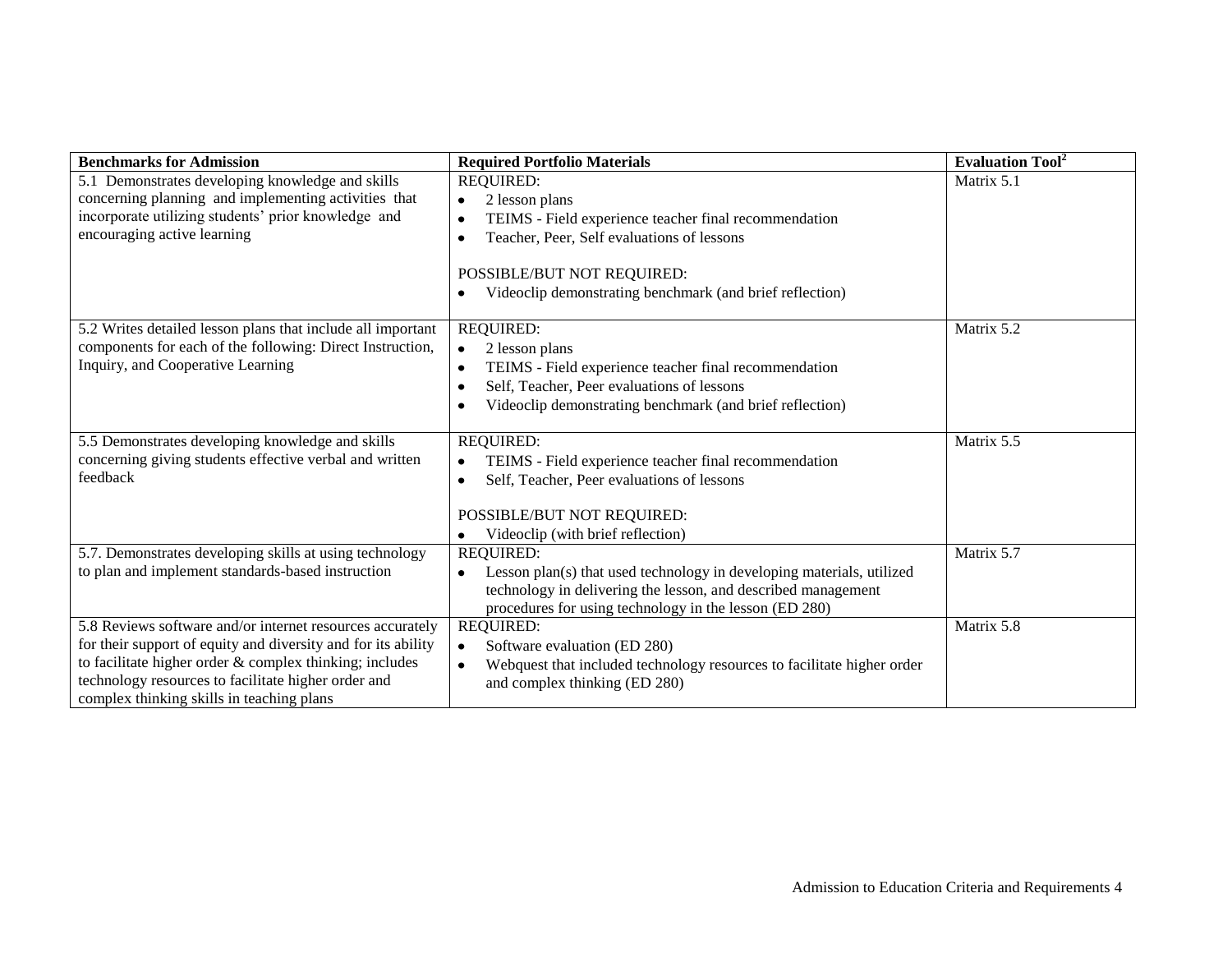| GOAL 6: Is a reflective decision maker, incorporating understandings of educational history, philosophy, and inquiry, as well as the values of the democratic ideal. |  |
|----------------------------------------------------------------------------------------------------------------------------------------------------------------------|--|
|----------------------------------------------------------------------------------------------------------------------------------------------------------------------|--|

| <b>Benchmarks for Admission</b>                            | <b>Required Portfolio Materials</b>                                                                                                                    | <b>Evaluation Tool</b> <sup>2</sup> |
|------------------------------------------------------------|--------------------------------------------------------------------------------------------------------------------------------------------------------|-------------------------------------|
| 6.2 Develops a personal philosophy that articulates the    | <b>REQUIRED:</b>                                                                                                                                       | Matrix 6.2                          |
| democratic ideal                                           | Philosophy of Education Paper                                                                                                                          |                                     |
| 6.4 Demonstrates a developing understanding of             | <b>REQUIRED:</b>                                                                                                                                       | Matrix 6.4                          |
| reflection by describing strengths, challenges, and future | Reflections for Goals 1-8                                                                                                                              |                                     |
| goals related to benchmarks for admission to education     | Self-evaluations for 2 lessons                                                                                                                         |                                     |
| 6.5 Utilizes a variety of sources, including professional  | <b>REQUIRED:</b>                                                                                                                                       | Matrix 6.5                          |
| literature and feedback from instructor and cooperating    | TEIMS - Field experience teacher final recommendation                                                                                                  |                                     |
| teacher to grow as a professional                          | Case study analysis                                                                                                                                    |                                     |
|                                                            | POSSIBLE/BUT NOT REQUIRED:<br>Example of use of external sources (teacher feedback, professional<br>literature) used to change or improve own teaching |                                     |

|  |  | GOAL 7: Creates communities of learning by working collaboratively with colleagues, families, and other members. |
|--|--|------------------------------------------------------------------------------------------------------------------|
|  |  |                                                                                                                  |

| <b>Benchmarks for Admission</b>                           | <b>Required Portfolio Materials</b>                                 | <b>Evaluation Tool</b> <sup>2</sup> |
|-----------------------------------------------------------|---------------------------------------------------------------------|-------------------------------------|
| 7.3 Uses email and online tools to communicate and        | <b>REQUIRED:</b>                                                    | Matrix 7.3                          |
| manage information                                        | Example of use of email/Blackboard to communicate information       |                                     |
|                                                           | related to teaching and/or learning                                 |                                     |
|                                                           | Example of use of email/Blackboard to complete online activities or |                                     |
|                                                           | assignments (e.g., discussion board)                                |                                     |
| 7.6 Establishes rapport with students during lessons      | <b>REQUIRED:</b>                                                    | Matrix 7.6                          |
|                                                           | TEIMS - Field experience teacher final recommendation               |                                     |
|                                                           | Self, Teacher, Peer evaluations                                     |                                     |
|                                                           | POSSIBLE/BUT NOT REQUIRED:                                          |                                     |
|                                                           | Videoclip (with reflection)                                         |                                     |
|                                                           |                                                                     |                                     |
| 7.8 Works collaboratively with others in completing tasks | <b>REQUIRED:</b>                                                    | Matrix 7.8                          |
|                                                           | TEIMS - Field experience teacher final recommendation               |                                     |
|                                                           | Paper Portfolio/TEIMS - 3 faculty evaluations                       |                                     |
|                                                           | Teacher, Self, Peer evaluations                                     |                                     |
|                                                           |                                                                     |                                     |